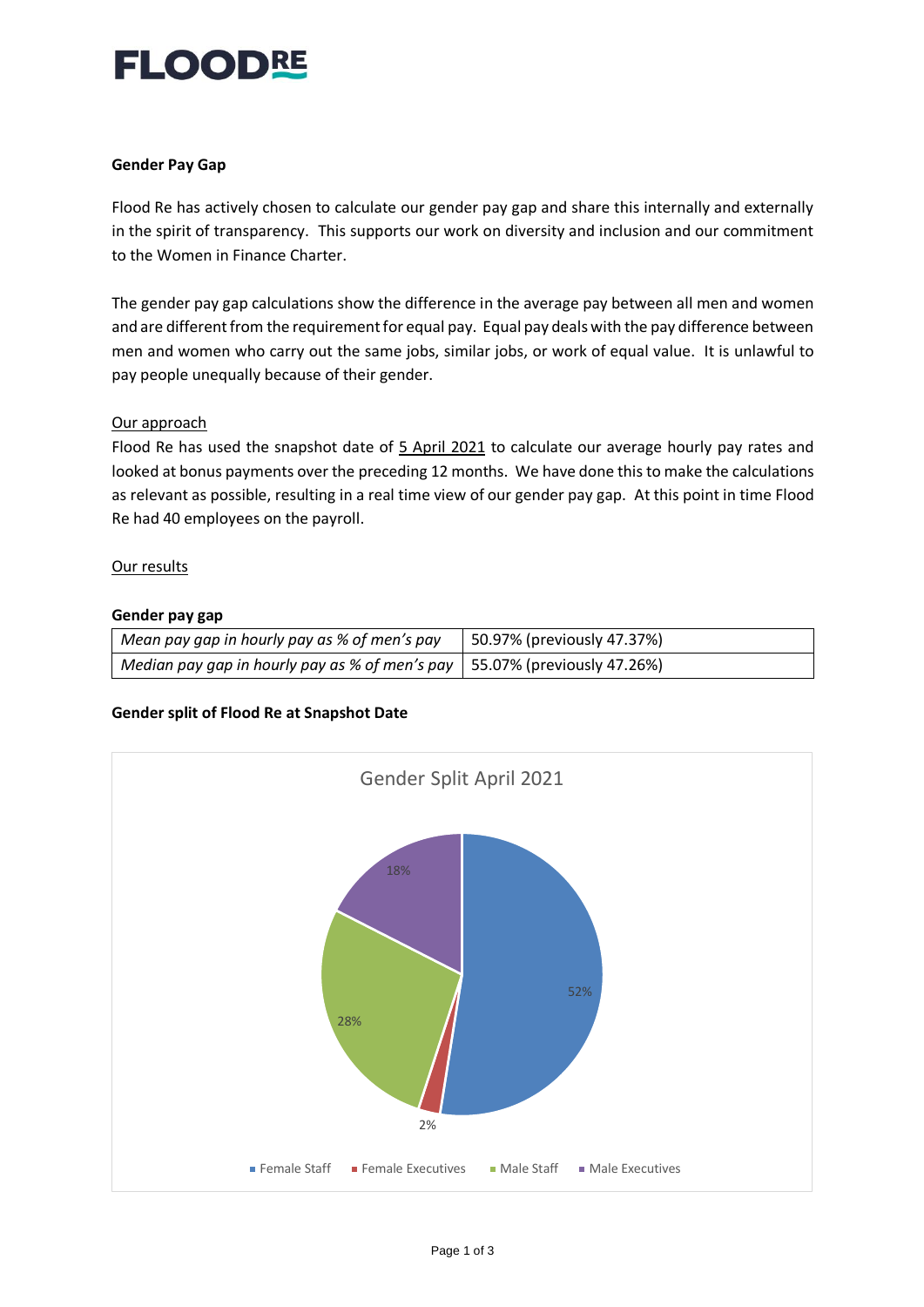# **FLOODRE**

#### **Gender Representation at each pay quartile at Snapshot Date**



#### **Bonus gap**

| Mean bonus pay gap as % of men's pay   | 72.61% (previously 75.0%) |
|----------------------------------------|---------------------------|
| Median bonus pay gap as % of men's pay | 48.92% (previously 68.5%) |



## Conclusion

The methods for these calculations have been formulated for much bigger firms as within a very small population, a small number of outliers have the potential to make a big difference to the overall results.